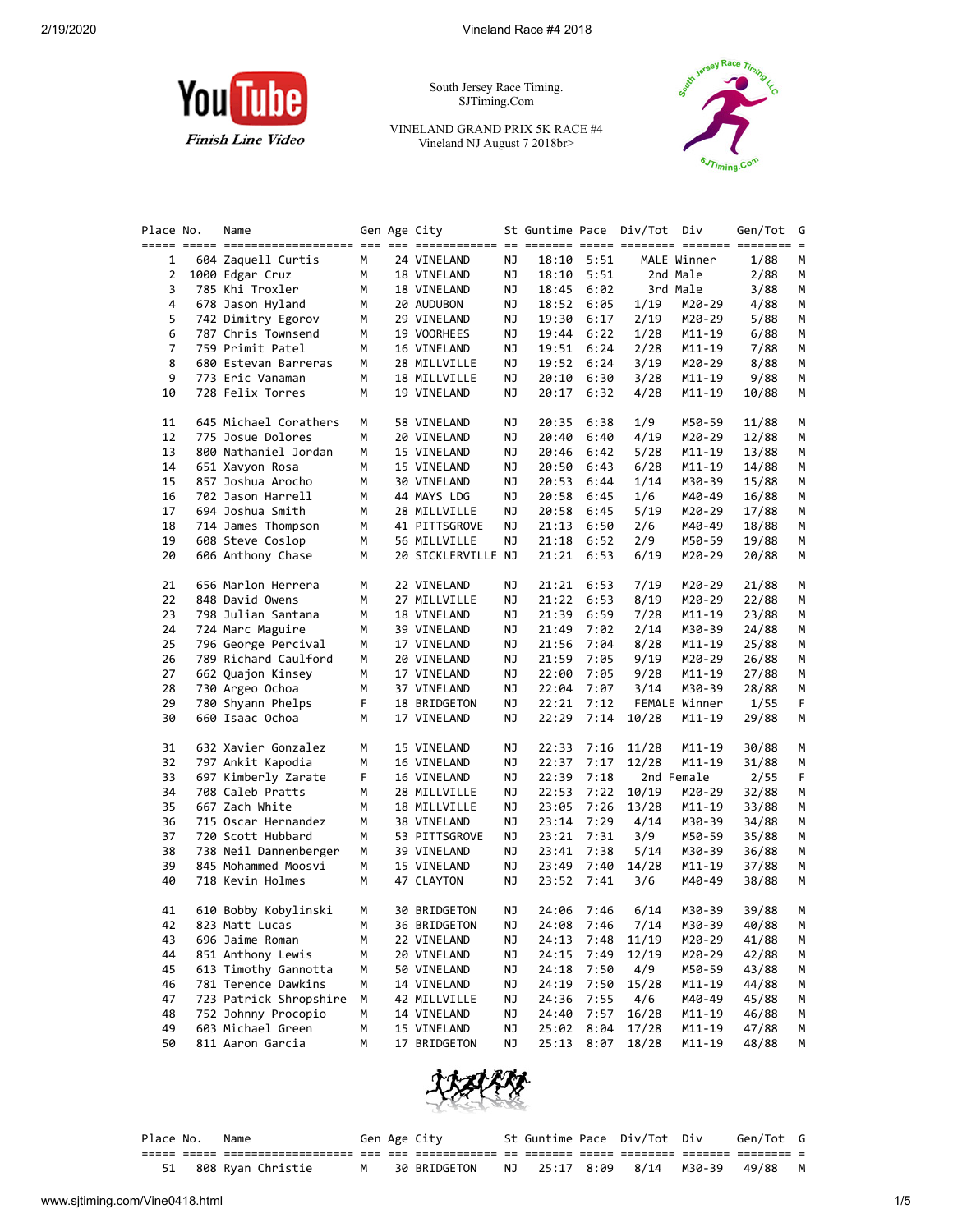| 52  | 698 Dylan Zarate                           | M | 12 VINELAND   | ΝJ        | 25:33      | 8:14 | 19/28 | M11-19             | 50/88          | М |
|-----|--------------------------------------------|---|---------------|-----------|------------|------|-------|--------------------|----------------|---|
| 53  | 672 Nayeli Garcia                          | F | 19 BRIDGETON  | <b>NJ</b> | 25:35      | 8:15 |       | 3rd Female         | 3/55           | F |
| 54  | 624 Norby Vondra                           | М | 62 PITTSGROVE | ΝJ        | 25:45      | 8:18 | 1/6   | M60+               | 51/88          | М |
| 55  | 786 Ivan Pickens                           | М | 52 BRIDGETON  | ΝJ        | 25:48      | 8:19 | 5/9   | M50-59             | 52/88          | М |
| 56  | 751 Trinity Pritchett                      | F | 17 VINELAND   | <b>NJ</b> | 25:49      | 8:19 | 1/27  | $F11 - 19$         | 4/55           | F |
| 57  | 733 Flor Mendez                            | F | 37 VINELAND   | ΝJ        | 25:55      | 8:21 | 1/6   | F30-39             | 5/55           | F |
| 58  | 853 Vavid Harrison                         | M | 25 NEWFIELD   | ΝJ        | 26:11      | 8:26 | 13/19 | M20-29             | 53/88          | M |
| 59  | 749 Stefaniya Zozulya                      | F | 15 VINELAND   | NJ        | 26:11      | 8:26 | 2/27  | $F11 - 19$         | 6/55           | F |
| 60  | 772 Juan Carreon                           | М | 25 MILLVILLE  | ΝJ        | 26:15      | 8:27 | 14/19 | M20-29             | 54/88          | М |
|     |                                            |   |               |           |            |      |       |                    |                |   |
| 61  | 623 Karen Thomas                           | F | 49 PITTSGROVE | NJ        | 26:24      | 8:30 | 1/6   | $F40-49$           | 7/55           | F |
| 62  | 681 Lindsay Nelon                          | F | 35 PITTSGROVE | ΝJ        | 26:24      | 8:30 | 2/6   | F30-39             | 8/55           | F |
| 63  | 705 Kenneth Torres                         | М | 37 MINOTOLA   | ΝJ        | 26:26      | 8:31 | 9/14  | M30-39             | 55/88          | М |
| 64  | 616 Brooke Joslin                          | F | 12 MILLVILLE  | ΝJ        | 26:36      | 8:34 | 3/27  | $F11 - 19$         | 9/55           | F |
| 65  |                                            | F | 23 PITTSGROVE | ΝJ        | 26:41      | 8:36 | 1/6   | $F20-29$           |                | F |
| 66  | 722 Caneigh Gallardo<br>709 Lorena Ramirez | F | 30 BRIDGETON  | NJ        | 26:44      | 8:37 | 3/6   | F30-39             | 10/55<br>11/55 | F |
|     |                                            |   |               |           |            |      |       |                    |                |   |
| 67  | 859 Daniel Waaldijk                        | М | 22 W DEPTFORD | <b>NJ</b> | 26:53      | 8:39 | 15/19 | M20-29             | 56/88          | М |
| 68  | 654 Latoya Carter                          | F | 31 VINELAND   | ΝJ        | 27:09      | 8:45 | 4/6   | F30-39             | 12/55          | F |
| 69  | 602 Kaylee McClam                          | F | 15 VINELAND   | ΝJ        | 27:14      | 8:46 | 4/27  | $F11 - 19$         | 13/55          | F |
| 70  | 636 Amanda Grissman                        | F | 22 VINELAND   | ΝJ        | 27:22      | 8:49 | 2/6   | $F20-29$           | 14/55          | F |
|     |                                            | F |               | ΝJ        |            |      |       |                    |                | F |
| 71  | 783 Amanda McCloskey                       |   | 28 BRIDGETON  |           | 27:26      | 8:50 | 3/6   | $F20-29$           | 15/55          |   |
| 72  | 689 Carlos Roman                           | М | 66 VINELAND   | ΝJ        | 27:27      | 8:51 | 2/6   | M60+               | 57/88          | М |
| 73  | 710 Anthony Espana                         | M | 13 BRIDGETON  | ΝJ        | 27:31      | 8:52 | 20/28 | M11-19             | 58/88          | M |
| 74  | 799 Jared Russo                            | М | 16 VINELAND   | ΝJ        | 27:35      | 8:53 | 21/28 | M11-19             | 59/88          | М |
| 75  | 631 Peter Monaghan                         | М | 62 STRATFORD  | ΝJ        | 27:36      | 8:53 | 3/6   | M60+               | 60/88          | М |
| 76  | 770 Brandon Muessig                        | М | 24 VINELAND   | ΝJ        | 27:41      | 8:55 | 16/19 | M20-29             | 61/88          | М |
| 77  | 854 Jacob Alvarez                          | M | 11 VINELAND   | ΝJ        | 27:41      | 8:55 | 22/28 | M11-19             | 62/88          | M |
| 78  | 776 Jose Carreon                           | M | 30 MILLVILLE  | ΝJ        | 27:46 8:57 |      | 10/14 | M30-39             | 63/88          | M |
| 79  | 638 Vincent Bosco                          | M | 14 VINELAND   | NJ        | 27:48      | 8:57 | 23/28 | M11-19             | 64/88          | М |
| 80  | 617 Leah Mears                             | F | 11 VINELAND   | ΝJ        | 27:55      | 8:59 | 5/27  | $F11 - 19$         | 16/55          | F |
|     |                                            |   |               |           |            |      |       |                    |                |   |
| 81  | 618 Magic Mears                            | M | 36 VINELAND   | ΝJ        | 27:57      | 9:00 | 11/14 | M30-39             | 65/88          | М |
| 82  | 763 Kalli Knoop                            | F | 11 CEDARVILLE | ΝJ        | 27:59      | 9:01 | 6/27  | $F11 - 19$         | 17/55          | F |
| 83  | 643 Natalie Muessig                        | F | 14 VINELAND   | ΝJ        | 28:09      | 9:04 | 7/27  | $F11 - 19$         | 18/55          | F |
| 84  | 726 Xavier Malloy                          | М | 21 VINELAND   | ΝJ        | 28:11      | 9:05 | 17/19 | M20-29             | 66/88          | М |
| 85  | 810 Rich Christie                          | M | 64 BRIDEGETON | ΝJ        | 28:14      | 9:06 | 4/6   | M60+               | 67/88          | M |
| 86  | 795 Francisco Rivera                       | M | 39 MILLVILLE  | ΝJ        | 28:20      | 9:08 | 12/14 | M30-39             | 68/88          | M |
| 87  | 791 Dolores Karla                          | F | 43 VINELAND   | NJ        | 28:35      | 9:12 | 2/6   | $F40-49$           | 19/55          | F |
| 88  | 804 Richard Smith                          | М | 62 VINELAND   | ΝJ        | 28:35      | 9:12 | 5/6   | M60+               | 69/88          | М |
| 89  | 748 Lauren Ruiz                            | F | 16 VINELAND   | ΝJ        | 28:51      | 9:18 | 8/27  | $F11 - 19$         | 20/55          | F |
| 90  | 741 Eduardo Dolores                        | M | 47 VINELAND   | ΝJ        | 28:59      | 9:20 | 5/6   | M40-49             | 70/88          | M |
|     |                                            |   |               |           |            |      |       |                    |                |   |
| 91  | 625 Denise Vondra                          | F | 63 PITTSGROVE | <b>NJ</b> | 29:03      | 9:21 | 1/1   | F60+               | 21/55          | F |
| 92  | 644 Jessica Melo                           | F | 16 VINELAND   | ΝJ        | 29:19      | 9:26 | 9/27  | $F11 - 19$         | 22/55          | F |
| 93  | 717 Leticia Hernandez                      | F | 36 VINELAND   | ΝJ        | 29:36 9:32 |      | 5/6   | F30-39             | 23/55          | F |
| 94  | 695 Mark Shepard                           | М | 59 VINELAND   | ΝJ        | 29:37      | 9:32 | 6/9   | M50-59             | 71/88          | M |
| 95  | 767 John Knoop                             | м | 53 CEDARVILLE | ΝJ        | 29:41      | 9:34 | 7/9   | M50-59             | 72/88          | М |
| 96  | 747 Marissa Rivera                         | F | 15 VINELAND   | NJ        | 29:59      | 9:39 | 10/27 | $F11 - 19$         | 24/55          | F |
| 97  | 842 Satvir Saini                           | М | 16 VINELAND   | ΝJ        | 30:25      | 9:48 | 24/28 | M11-19             | 73/88          | М |
| 98  | 630 Katia Antonetti                        | F | 16 VINELAND   | ΝJ        | 30:29      | 9:49 | 11/27 | $F11 - 19$         | 25/55          | F |
| 99  | 828 Felix Maldonado                        | M | 32 SALEM      | NJ        | 30:31      | 9:50 | 13/14 | M30-39             | 74/88          | M |
| 100 | 703 Aubrey Harrell                         | F | 9 MAYS LND    | <b>NJ</b> | 30:33      | 9:50 | 1/3   | <b>F10&amp;UND</b> | 26/55          | F |
|     |                                            |   |               |           |            |      |       |                    |                |   |



| Place No. | Name                  |      | Gen Age City  |     | St Guntime Pace |             | Div/Tot  | Div        | Gen/Tot G |    |
|-----------|-----------------------|------|---------------|-----|-----------------|-------------|----------|------------|-----------|----|
|           | ====================  | $==$ |               |     |                 |             | -------- | --------   |           |    |
| 101       | 809 Amber Lupton      | F.   | 16 MILLVILLE  | ΝJ  | 30:35           | 9:51        | 12/27    | $F11-19$   | 27/55     | -F |
| 102       | 870 Kiana Zheng       | F    | 15 VINELAND   | NJ  | 30:49           | 9:56        | 13/27    | $F11-19$   | 28/55     | F  |
| 103       | 607 Toni Coslop       | F.   | 50 MILLVILLE  | NJ  | 30:59           | 9:59        | 1/3      | F50-59     | 29/55     | -F |
| 104       | 841 Vrai Patel        | M    | 16 VINELAND   | NJ. |                 | 31:17 10:04 | 25/28    | $M11 - 19$ | 75/88     | м  |
| 105       | 658 Jaida Marshall    | F.   | 14 VINELAND   | NJ. |                 | 31:19 10:05 | 14/27    | $F11-19$   | 30/55     | F  |
| 106       | 669 Isabella Cooney   | F.   | 11 VINELAND   | NJ. |                 | 31:31 10:09 | 15/27    | $F11-19$   | 31/55     | -F |
| 107       | 762 Taylor Knoop      | F    | 11 CEDARVILLE | ΝJ  |                 | 31:35 10:10 | 16/27    | $F11-19$   | 32/55     | F  |
| 108       | 648 Carly D'Arrigo    | F    | 16 VINELAND   | ΝJ  |                 | 31:57 10:18 | 17/27    | $F11-19$   | 33/55     | F  |
| 109       | 850 David Ramirez     | М    | 29 VINELAND   | NJ. |                 | 32:00 10:18 | 18/19    | $M20 - 29$ | 76/88     | м  |
| 110       | 844 Bruce Matias      | M    | 28 MILLVILLE  | ΝJ  |                 | 32:04 10:20 | 19/19    | M20-29     | 77/88     | м  |
| 111       | 684 Madeline Rodrigue | F.   | 47 MILLVILLE  | NJ  |                 | 32:10 10:21 | 3/6      | $F40-49$   | 34/55     | F  |
| 112       | 685 Terry Hallauer    | м    | 53 VINELAND   | NJ  |                 | 32:10 10:21 | 8/9      | M50-59     | 78/88     | M  |
| 113       | 601 Charles Apprendi  | М    | 63 VINELAND   | NJ  |                 | 32:31 10:28 | 6/6      | M60+       | 79/88     | M  |
| 114       | 649 Emily Jones       | F.   | 15 VINELAND   | NJ  |                 | 32:35 10:30 | 18/27    | $F11-19$   | 35/55     | F  |
| 115       | 824 Ana Cooley        | F    | 51 VINELAND   | NJ. |                 | 32:35 10:30 | 2/3      | F50-59     | 36/55     | F  |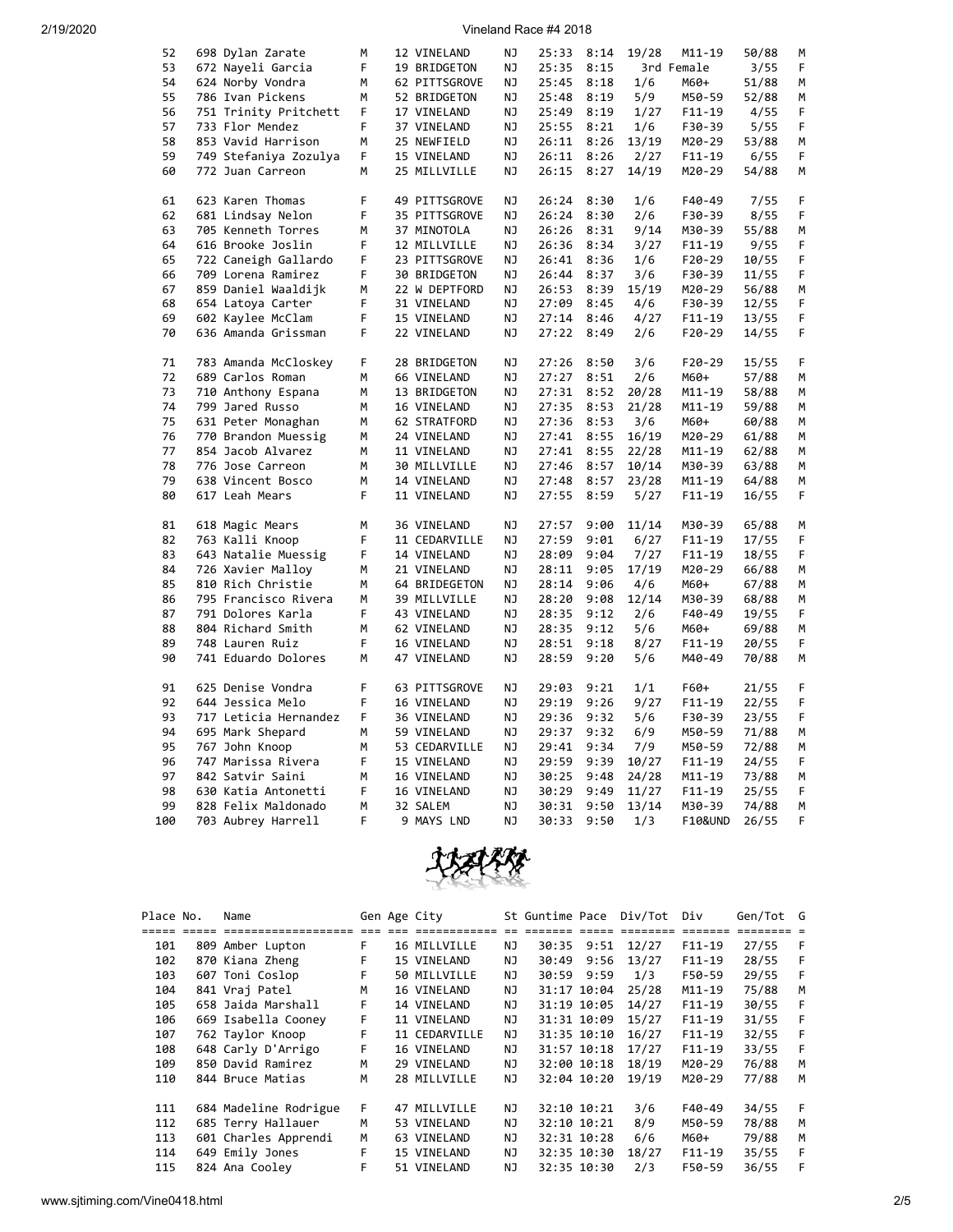| 2/19/2020 |  |  |
|-----------|--|--|
|           |  |  |

| 116 | 771 Kathleen Rambone   | F | 53 PITTSGROVE   | NJ. |             | 32:40 10:31 | 3/3   | F50-59             | 37/55 | F |
|-----|------------------------|---|-----------------|-----|-------------|-------------|-------|--------------------|-------|---|
| 117 | 716 Elva Hernandez     | F | 46 VINELAND     | NJ. |             | 32:51 10:35 | 4/6   | $F40-49$           | 38/55 | F |
| 118 | 687 Lia Shearburn      | F | 10 VINELAND     | NJ. |             | 33:23 10:45 | 2/3   | <b>F10&amp;UND</b> | 39/55 | F |
| 119 | 793 Skylar Candelana   | F | 11 NEWFIELD     | NJ. |             | 33:23 10:45 | 19/27 | $F11-19$           | 40/55 | F |
| 120 | 605 Ron Butler         | M | 46 ELMER        | NJ  |             | 33:40 10:50 | 6/6   | M40-49             | 80/88 | M |
|     |                        |   |                 |     |             |             |       |                    |       |   |
| 121 | 855 Dominic Ketterer   | M | 12 CEDARVILLE   | NJ. |             | 33:48 10:53 | 26/28 | $M11 - 19$         | 81/88 | M |
| 122 | 847 Christine Jeffries | F | 29 MILLVILLE    | NJ. |             | 33:49 10:53 | 4/6   | $F20-29$           | 41/55 | F |
| 123 | 725 Laura Maguire      | F | 34 VINELAND     | NJ  |             | 34:54 11:14 | 6/6   | F30-39             | 42/55 | F |
| 124 | 826 Adam Jara          | M | 11 VINELAND     | NJ  |             | 35:05 11:18 | 27/28 | $M11 - 19$         | 82/88 | M |
| 125 | 782 Alton Curtis       | M | 10 VINELAND     | NJ  |             | 35:29 11:26 | 1/3   | M10&UND            | 83/88 | M |
| 126 | 862 Freddy Jara        | M | 50 VINELAND     | NJ  |             | 35:30 11:26 | 9/9   | M50-59             | 84/88 | м |
| 127 | 821 Janet Lopez        | F | 27 SICKLERVILLE | NJ  |             | 35:34 11:27 | 5/6   | $F20-29$           | 43/55 | F |
| 128 | 849 Christina Albrecht | F | 18 VINELAND     | NJ. |             | 36:01 11:36 | 20/27 | $F11 - 19$         | 44/55 | F |
| 129 | 843 Aldo Ramirez       | M | 08 VINELAND     | NJ  |             | 36:43 11:49 | 2/3   | M10&UND            | 85/88 | M |
| 130 | 619 Amber Myers        | F | 27 VINELAND     | NJ  |             | 36:49 11:51 | 6/6   | $F20-29$           | 45/55 | F |
|     |                        |   |                 |     |             |             |       |                    |       |   |
| 131 | 635 Victoria Vasquez   | F | 15 VINELAND     | NJ. |             | 37:53 12:12 | 21/27 | $F11-19$           | 46/55 | F |
| 132 | 653 Hannah Geftic      | F | 17 VINELAND     | NJ  |             | 37:55 12:13 | 22/27 | $F11 - 19$         | 47/55 | F |
| 133 | 732 Edwin Espana       | M | 11 VINELAND     | NJ  |             | 37:58 12:14 | 28/28 | $M11 - 19$         | 86/88 | M |
| 134 | 764 Shelbi Knoop       | F | 11 CEDARVILLE   | NJ  |             | 38:04 12:16 | 23/27 | $F11 - 19$         | 48/55 | F |
| 135 | 626 Tara Webb          | F | 46 VINELAND     | NJ. |             | 39:18 12:39 | 5/6   | $F40-49$           | 49/55 | F |
| 136 | 846 Kynaat Moosvi      | F | 19 VINELAND     | NJ. |             | 39:19 12:40 | 24/27 | $F11 - 19$         | 50/55 | F |
| 137 | 833 Alton Curtis Jr    | M | 31 VINELAND     | NJ  |             | 39:24 12:41 | 14/14 | M30-39             | 87/88 | M |
| 138 | 753 Aubree Joslin      | F | 10 MILLVILLE    | NJ  |             | 39:51 12:50 | 3/3   | <b>F10&amp;UND</b> | 51/55 | F |
| 139 | 652 Alyssa Webb        | F | 16 VINELAND     | NJ. | 40:31 13:03 |             | 25/27 | $F11 - 19$         | 52/55 | F |
| 140 | 803 Alondra Diaz       | F | 14 VINELAND     | NJ  |             | 40:32 13:03 | 26/27 | $F11-19$           | 53/55 | F |
| 141 | 731 Jenny Espana       | F | 12 VINELAND     | NJ  |             | 42:00 13:31 | 27/27 | $F11 - 19$         | 54/55 | F |
| 142 | 840 Jacqueline Alvarez | F | 42 VINELAND     | NJ  | 43:01 13:51 |             | 6/6   | $F40-49$           | 55/55 | F |
| 143 | 711 Michael Espana     | M | 10 BRIDGETON    | NJ  | 44:19 14:16 |             | 3/3   | M10&UND            | 88/88 | M |
|     |                        |   |                 |     |             |             |       |                    |       |   |



Award Listings

### OVERALL WINNERS - 5K

### TOP MALE FINISHERS

| Place O'All No. |                | Name                 | Ag City     |     | St Guntime |
|-----------------|----------------|----------------------|-------------|-----|------------|
|                 |                |                      |             |     |            |
|                 | 1              | 604 Zaquell Curtis   | 24 VINELAND | NJ  | 18:10      |
| $2^{\circ}$     |                | 2 1000 Edgar Cruz    | 18 VINELAND | NJ  | 18:10      |
| 3.              | 3              | 785 Khi Troxler      | 18 VINELAND | NJ  | 18:45      |
| 4               | $\overline{4}$ | 678 Jason Hyland     | 20 AUDUBON  | NJ  | 18:52      |
| 5.              |                | 5 742 Dimitry Egorov | 29 VINELAND | N J | 19:30      |

### TOP FEMALE FINISHER

|    | Place O'All No. | Name                     | Ag City      |     | St Guntime |
|----|-----------------|--------------------------|--------------|-----|------------|
|    |                 |                          |              |     |            |
|    | 29              | 780 Shyann Phelps        | 18 BRIDGETON | NJ. | 22:21      |
| 2  |                 | 33 697 Kimberly Zarate   | 16 VINELAND  | NJ. | 22:39      |
| 3  |                 | 53 672 Nayeli Garcia     | 19 BRIDGETON | NJ. | 25:35      |
| 4  |                 | 56 751 Trinity Pritchett | 17 VINELAND  | N J | 25:49      |
| 5. |                 | 57 733 Flor Mendez       | 37 VTNFI AND | N J | 25:55      |



### 5K AGE-GROUP RESULTS

MALE AGE GROUP: 1 - 10 (3 WINNERS)

|   | Place O'All No. | Name                 | Age City     |     | St Guntime |
|---|-----------------|----------------------|--------------|-----|------------|
|   |                 |                      |              |     |            |
|   |                 | 125 782 Alton Curtis | 10 VINELAND  | N J | 35:29      |
|   | 129             | 843 Aldo Ramirez     | 08 VINELAND  | N J | 36:43      |
| 3 | 143             | 711 Michael Espana   | 10 BRIDGETON | N J | 44:19      |
|   |                 |                      |              |     |            |

FEMALE AGE GROUP: 1 - 10 (3 WINNERS)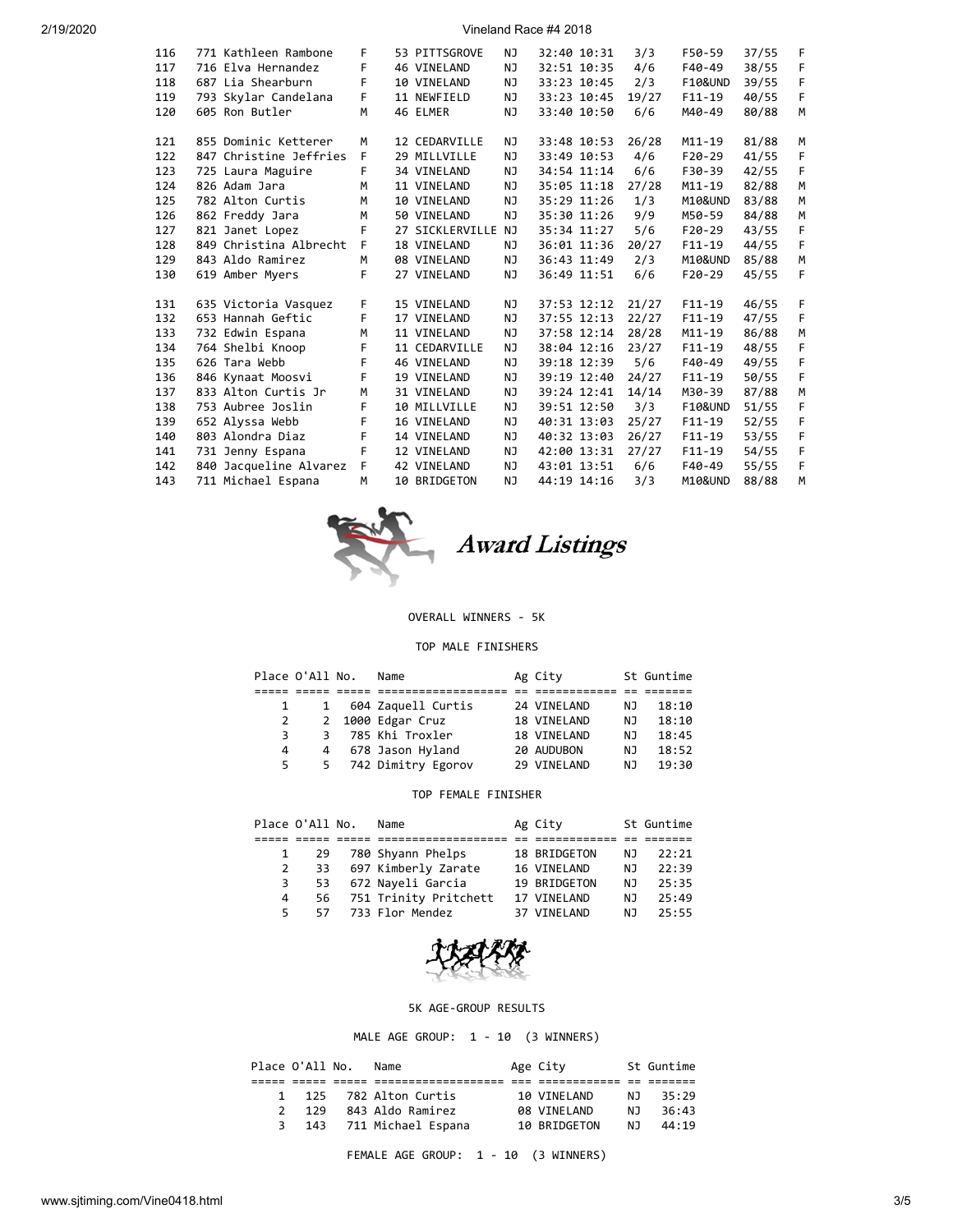|  | Place O'All No. | Name                     | Age City         |     | St Guntime |
|--|-----------------|--------------------------|------------------|-----|------------|
|  |                 |                          |                  |     |            |
|  |                 | 1 100 703 Aubrey Harrell | 9 MAYS LND       | N J | 30:33      |
|  | 118             | 687 Lia Shearburn        | 10 VINELAND      | N T | 33:23      |
|  | 3 138           | 753 Aubree Joslin        | 10 MTI I VTI I F | N T | 39:51      |

# MALE AGE GROUP: 11 - 19 (3 WINNERS)

|               | Place O'All No. |   | Name                 | Age City     |     | St Guntime |
|---------------|-----------------|---|----------------------|--------------|-----|------------|
|               |                 |   |                      |              |     |            |
|               |                 | 6 | 787 Chris Townsend   | 19 VOORHEES  | NJ. | 19:44      |
| $\mathcal{P}$ | 7               |   | 759 Primit Patel     | 16 VINELAND  | N J | 19:51      |
| ₹             | 9               |   | 773 Eric Vanaman     | 18 MILLVILLE | N J | 20:10      |
| 4             | 1Q              |   | 728 Felix Torres     | 19 VTNFI AND | N J | 20:17      |
| 5.            | 13              |   | 800 Nathaniel Jordan | 15 VTNFI AND | N٦  | 20:46      |

### FEMALE AGE GROUP: 11 - 19 (3 WINNERS)

|    | Place O'All No. | Name                     | Age City     |     | St Guntime |
|----|-----------------|--------------------------|--------------|-----|------------|
|    |                 |                          |              |     |            |
|    |                 | 56 751 Trinity Pritchett | 17 VINELAND  | NJ. | 25:49      |
| 2  | 59              | 749 Stefaniya Zozulya    | 15 VINELAND  | NJ. | 26:11      |
| 3  | 64              | 616 Brooke Joslin        | 12 MTIIVTIIF | N J | 26:36      |
| 4  | 69              | 602 Kaylee McClam        | 15 VINELAND  | NJ. | 27:14      |
| 5. | 80              | 617 Leah Mears           | 11 VTNFI AND | N J | 27:55      |

MALE AGE GROUP: 20 - 29 (3 WINNERS)

|    | Place O'All No. | Name                 | Age City     |     | St Guntime |
|----|-----------------|----------------------|--------------|-----|------------|
|    |                 |                      |              |     |            |
|    | 4               | 678 Jason Hyland     | 20 AUDUBON   | N J | 18:52      |
| 2  |                 | 5 742 Dimitry Egorov | 29 VINELAND  | NJ  | 19:30      |
| 3. | 8               | 680 Estevan Barreras | 28 MILLVILLE | N J | 19:52      |
| 4  | 12              | 775 Josue Dolores    | 20 VINELAND  | ΝJ  | 20:40      |
| 5. | 17              | 694 Joshua Smith     | 28 MTIIVTIIF | N T | 20:58      |

FEMALE AGE GROUP: 20 - 29 (3 WINNERS)

|               | Place O'All No. | Name                    | Age City           |     | St Guntime |
|---------------|-----------------|-------------------------|--------------------|-----|------------|
|               |                 |                         |                    |     |            |
|               |                 | 65 722 Caneigh Gallardo | 23 PITTSGROVE      | NJ. | 26:41      |
| $\mathcal{P}$ | 70              | 636 Amanda Grissman     | 22 VINELAND        | N J | 27:22      |
|               | 71<br>3         | 783 Amanda McCloskey    | 28 BRIDGETON       | NJ  | 27:26      |
| 4             | 122             | 847 Christine Jeffries  | 29 MILLVILLE       | NJ. | 33:49      |
| 5.            | 127             | 821 Janet Lopez         | 27 SICKLERVILLE NJ |     | 35:34      |

### MALE AGE GROUP: 30 - 39 (3 WINNERS)

|   |     |              | Name                  |                                                                                                                   |                                                                                     | St Guntime |
|---|-----|--------------|-----------------------|-------------------------------------------------------------------------------------------------------------------|-------------------------------------------------------------------------------------|------------|
|   |     |              |                       |                                                                                                                   |                                                                                     |            |
|   |     |              |                       |                                                                                                                   | NJ.                                                                                 | 20:53      |
|   |     |              |                       |                                                                                                                   | NJ.                                                                                 | 21:49      |
|   |     |              |                       |                                                                                                                   | NJ.                                                                                 | 22:04      |
| 4 | 36. |              |                       |                                                                                                                   | N J                                                                                 | 23:14      |
|   |     |              |                       |                                                                                                                   | N J                                                                                 | 23:41      |
|   |     | 2<br>3<br>5. | Place O'All No.<br>28 | 15 857 Joshua Arocho<br>24 724 Marc Maguire<br>730 Argeo Ochoa<br>715 Oscar Hernandez<br>38 738 Neil Dannenberger | Age City<br>30 VINELAND<br>39 VINELAND<br>37 VINELAND<br>38 VINELAND<br>39 VINELAND |            |

### FEMALE AGE GROUP: 30 - 39 (3 WINNERS)

|    | Place O'All No. | Name                  | Age City      |                | St Guntime |
|----|-----------------|-----------------------|---------------|----------------|------------|
|    |                 |                       |               |                |            |
|    |                 | 57 733 Flor Mendez    | 37 VINELAND   | N J            | 25:55      |
| 2  | 62              | 681 Lindsay Nelon     | 35 PITTSGROVE | N <sub>1</sub> | 26:24      |
| 3  | 66.             | 709 Lorena Ramirez    | 30 BRIDGETON  | N J            | 26:44      |
| 4  | 68              | 654 Latoya Carter     | 31 VINELAND   | N J            | 27:09      |
| 5. | 93.             | 717 Leticia Hernandez | 36 VINELAND   | N T            | 79:36      |

MALE AGE GROUP: 40 - 49 (3 WINNERS)

|    | Place O'All No. | Name                   | Age City      |     | St Guntime |
|----|-----------------|------------------------|---------------|-----|------------|
|    |                 |                        |               |     |            |
|    | 16              | 702 Jason Harrell      | 44 MAYS LDG   | N J | 20:58      |
|    | 18              | 714 James Thompson     | 41 PITTSGROVE | N J | 21:13      |
| 3. | 40              | 718 Kevin Holmes       | 47 CLAYTON    | N J | 23:52      |
| 4  | 47              | 723 Patrick Shropshire | 42 MILLVILLE  | NJ. | 24:36      |
| 5. | 90              | 741 Eduardo Dolores    | 47 VINELAND   | N J | 28:59      |